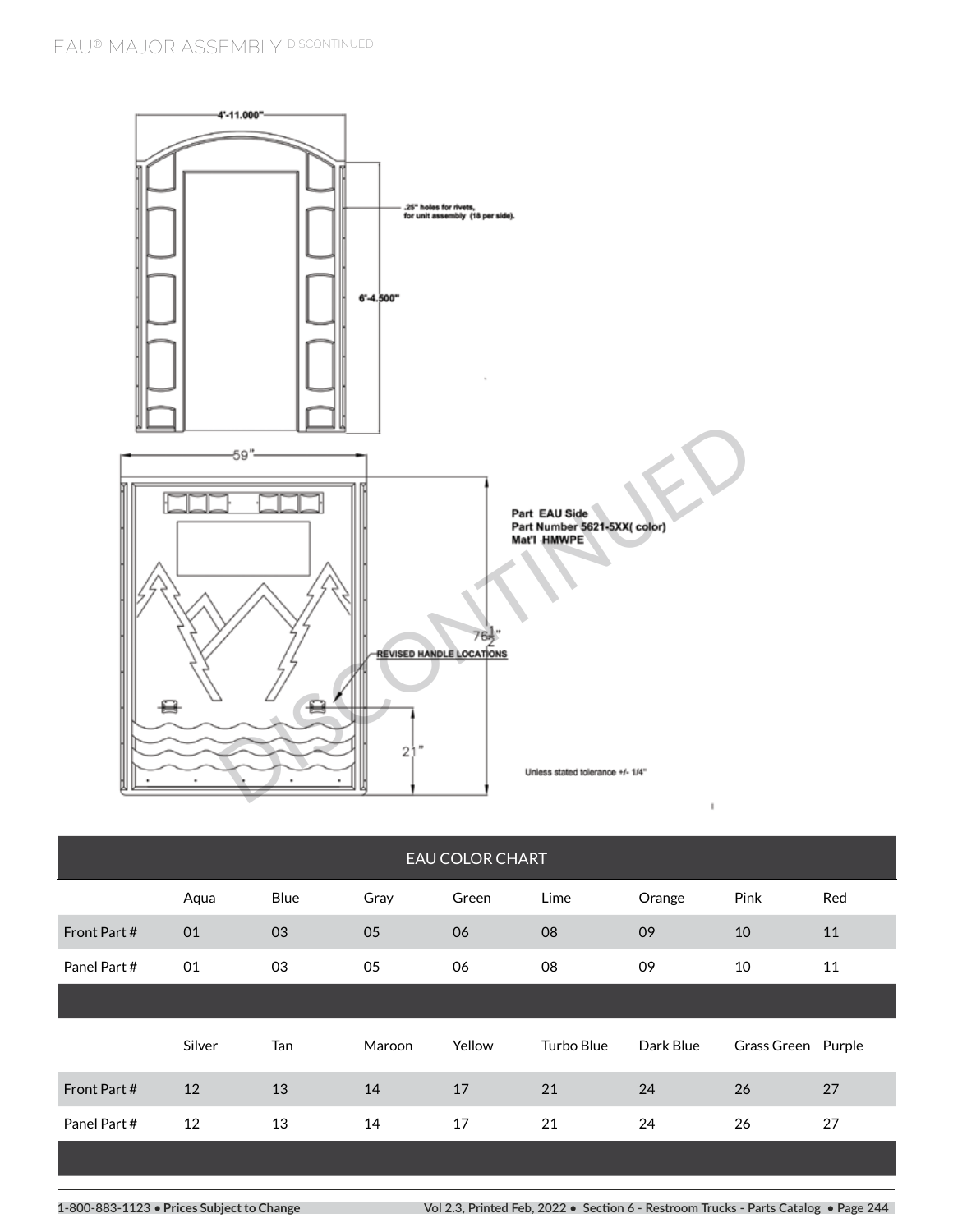| PART#       | QPU          | <b>DESCRIPTION</b>                                                                         |
|-------------|--------------|--------------------------------------------------------------------------------------------|
|             |              | <b>FRONT &amp; DOOR ASSEMBLY</b>                                                           |
| 5605-503    | $\mathbf{1}$ | <b>BLUE FRONT &amp; DOOR EAU</b>                                                           |
| 5602-503    | 1            | <b>BLUE DOOR ASSEMBLED-EAU</b>                                                             |
| 5601-903    | $\mathbf{1}$ | <b>BLUE DOOR FORMED EAU</b>                                                                |
| 1053-699    | 6            | HINGE - 3 X 3.5 OFFSET - EAU DOOR                                                          |
| 11027       | 19           | RIVET: AB66A-SHORT/SMALL HEAD                                                              |
| 11315       | 19           | WASHER: ALUMINUM 3/16                                                                      |
| 5611-903    | $\mathbf{1}$ | <b>BLUE FRONT FORMED-EAU</b>                                                               |
| 1136-699    | 1            | ALUMINUM FORMED EAU FRAME                                                                  |
| 1819-699    | 26           | RIVET: AD610BSP (FRAME APP., HINGE APP.)                                                   |
| 22543       | 1            | RIVET: ABL610A (FOR BOTTOM OF CORNERS, DOOR LATCH BRACKET)                                 |
| 11315       | $\mathbf{1}$ | WASHER: ALUMINUM 3/16                                                                      |
| 5094-503    | 1            | <b>BLUE LATCH PLATE</b>                                                                    |
| 11030       | 2            | RIVET: ABL66A (CORNERS, URINAL, TP COVER, VENT SCREENS)                                    |
| 1450-699    | 1            | <b>BARCODE LABEL</b>                                                                       |
| 1819-699    | 2            | RIVET: AD610BSP (FRAME APP., HINGE APP.)                                                   |
| 10891-99    | 1            | <b>COAT HOOK - COMPLETE</b>                                                                |
| 17436       | 2            | RIVET: 688 TRI-BULB (COAT HOOK, MIRROR, SLIDE LATCH BRACKET)                               |
| 1054-699-99 | 1            | DOOR HANDLE EAU / SENATOR - COMPLETE                                                       |
| 1819-699    | 4            | RIVET: AD610BSP (FRAME APP., HINGE APP.)                                                   |
| 11315       | 4            | WASHER: ALUMINUM 3/16                                                                      |
| 1100-699    | $\mathbf{1}$ | SPRING BRACKET, NEW STYLE                                                                  |
| 1117-699-99 | 1            | 15" SPRING & CABLE - EAU - COMPLETE                                                        |
| 1815-699    | $\mathbf{1}$ | RIVET: ABL612A (TANK)                                                                      |
| 1709-699    | 1            | WASHER: WHITE PLASTIC 1/4 X 1.25                                                           |
| 11315       | $\mathbf{1}$ | WASHER: ALUMINUM 3/16                                                                      |
| 1113-699-99 | 1            | EAU INDICATOR KIT (NEW STYLE) - COMPLETE (LATCH KIT)                                       |
| 1106-699    | $\mathbf{1}$ | INDICATOR HANDLE KNOB, BLACK NYLON, EAU/SENATOR                                            |
| 1783-699    | $\mathbf{1}$ | SPACER: INNER INDICATOR HANDLE SPACER, BLACK NYLON, EAU/SENATOR                            |
| 1108-699    | $\mathbf{1}$ | INDICATOR HANDLE, STAINLESS STEEL, EAU/SENATOR                                             |
| 1107-799    | 1            | <b>INTERNATIONAL INDICATOR FACE (NEW STYLE) WITH DECAL</b>                                 |
| 1782-699    | $\mathbf{1}$ | SPACER: OUTER INDICATOR HANDLE SPACER, STAINLESS STEEL, EAU/SENATOR                        |
| 1920-699    | 1            | SCREW: SHOULDER 18-8SS 1/4-20W                                                             |
| 1938-699    | $\mathbf{1}$ | SCREW: 18-8 SS PAN HEAD PHILLIPS MACHINE SCREW, 10-24 THREAD, 1-1/4"<br><b>LENGTH WITH</b> |
| 1731-699    | 1            | WASHER: 18-8 SS FENDER WASHER, #10 SCREW, 1" OD                                            |
| 1771-699    | $\mathbf{1}$ | NUT: 10-24 HEX SS, NYLON INSERT LOCK NUT 3/8" X 15/64 HIGH FOR ROTARY<br><b>LATCH</b>      |
|             |              | <b>FRONT &amp; DOOR ATTACHMENT HARDWARE</b>                                                |
| 1707-699    | 6            | WASHER: 1/4" STAR ZINC                                                                     |
| 1709-699    | 4            | WASHER: WHITE PLASTIC 1/4 X 1.25                                                           |
| 1751-699    | 6            | <b>NUT: ACORN 1/4-20</b>                                                                   |
| 1786-600    | 2            | SPACER: NYLONE1/2" OD X 1/4" ID X 3/8 "L EAU SKID                                          |
| 1941-699    | 4            | SCREW: 1/4-20 X 3/4 PAN HD PHIL M/S 18-8                                                   |
| 22407       | 2            | SCREW:: 1/4-20 X 1-1/2 PHILLIPS PAN HEAD SS W/LOCK PATCH                                   |
|             |              |                                                                                            |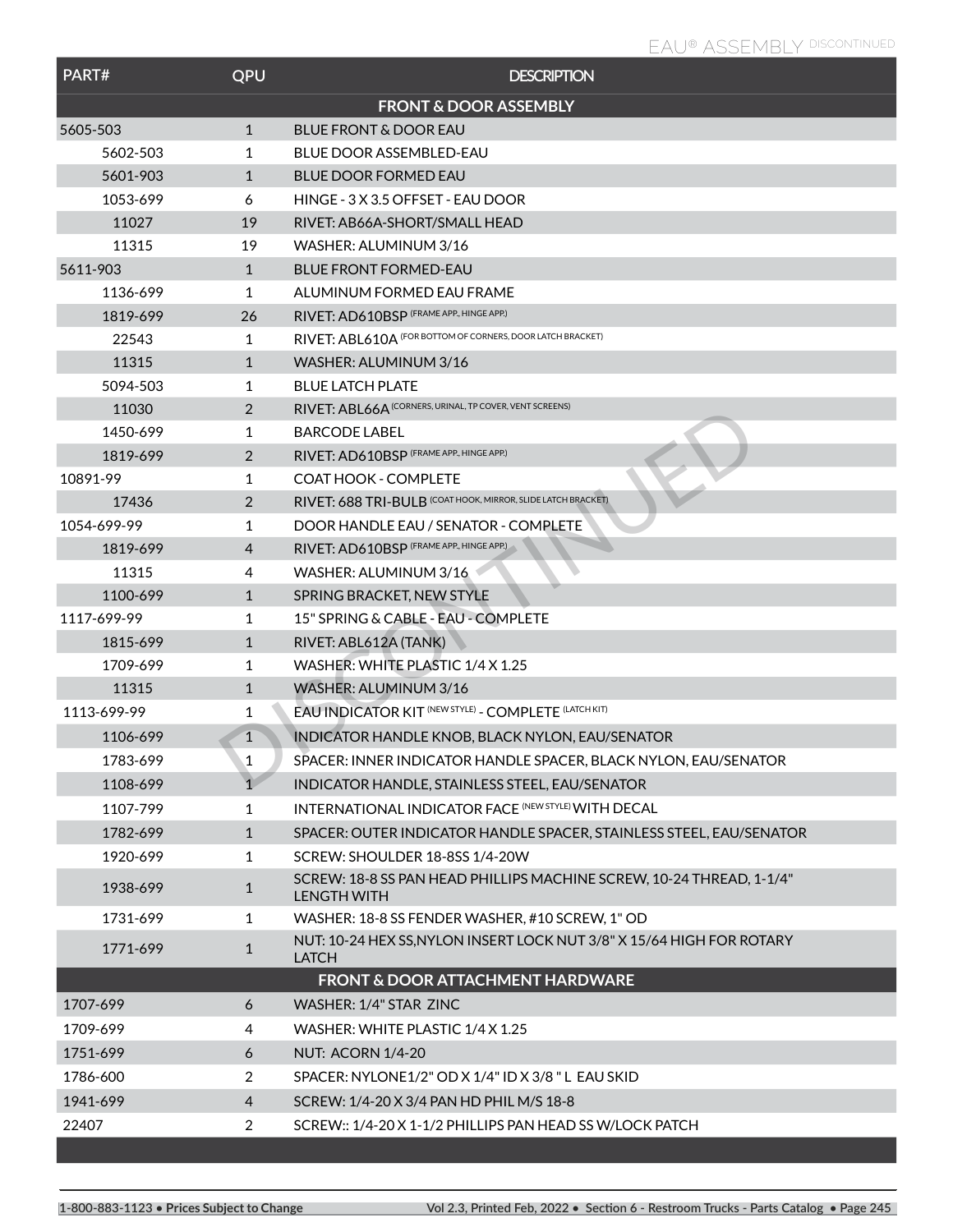## **EAU® ASSEMBLY DISCONTINUED**

| PART#       | QPU             | <b>DESCRIPTION</b>                                         |  |  |  |
|-------------|-----------------|------------------------------------------------------------|--|--|--|
|             |                 | <b>DOOR CLOSER</b>                                         |  |  |  |
| 1115-699-99 | $\mathbf{1}$    | DOOR CLOSER - EAU / SENATOR - COMPLETE                     |  |  |  |
| 1952-699    | 4               | SCREW: 1/4-20 X 1-3/4 PHILLIPS FLAT HEAD ZINC              |  |  |  |
| 1710-699    | 6               | WASHER: 1/4 X 1/2 X 3/64 SS                                |  |  |  |
| 1776-699    | $\overline{2}$  | SPACER: NYLON 1/2" ODX 1/4" IDX3/4 L UPPER DOOR CLOSER     |  |  |  |
| 1751-699    | 6               | <b>NUT: ACORN 1/4-20</b>                                   |  |  |  |
| 1126-699    | 1               | DECAL: AUTOMATIC DOOR CLOSER                               |  |  |  |
| 1777-699    | $\overline{2}$  | SPACER: NYLON 1/2" OD X 1/4" IDX 5/8"L LOWER DOOR CLOSER   |  |  |  |
| 1941-699    | $\overline{2}$  | SCREW: 1/4-20 X 3/4 PAN HD PHIL M/S 18-8                   |  |  |  |
| 1126-699    | $\mathbf{1}$    | DECAL: AUTOMATIC DOOR CLOSER                               |  |  |  |
| 1116-699    | 1               | DOOR CLOSURE ARM ASSEMBLIES                                |  |  |  |
| 14401       | $\mathbf{1}$    | DECAL: EAU (WHEELCHAIR)                                    |  |  |  |
|             |                 | <b>SIDE ASSEMBLY</b>                                       |  |  |  |
| 5621-503    | 3               | <b>BLUE FINISHED SIDE-EAU</b>                              |  |  |  |
| 7051-500-99 | 4               | <b>CORNER MOLDING WHITE EAU - COMPLETE</b>                 |  |  |  |
| 11030       | 8               | RIVET: ABL66A (CORNERS, URINAL, TP COVER, VENT SCREENS)    |  |  |  |
| 22543       | $\mathbf{1}$    | RIVET: ABL610A (FOR BOTTOM OF CORNERS, DOOR LATCH BRACKET) |  |  |  |
| 11315       | 9               | WASHER: ALUMINUM 3/16                                      |  |  |  |
| 1069-699-99 | 4               | SIDE HANDLE - EAU / SENATOR - COMPLETE                     |  |  |  |
| 1936-699    | 4               | SCREW: 1/4-20 X.5 PHILLIPS PAN HEAD SS WITH LOCK PATCH     |  |  |  |
| 1707-699    | 4               | WASHER: 1/4" STAR 7INC                                     |  |  |  |
| 1751-699    | 4               | <b>NUT: ACORN 1/4-20</b>                                   |  |  |  |
| 23043       | 6               | <b>WHITE VENT SCREEN - COMPLETE</b>                        |  |  |  |
| 11030       | $\overline{2}$  | RIVET: ABL66A (CORNERS, URINAL, TP COVER, VENT SCREENS)    |  |  |  |
| 11315       | $\overline{2}$  | WASHER: ALUMINUM 3/16                                      |  |  |  |
|             |                 | SIDE & FLOOR ATTACHMENT HARDWARE                           |  |  |  |
| 1941-699    | 15              | SCREW: 1/4-20 X 3/4 PAN HD PHIL M/S 18-8                   |  |  |  |
| 1707-699    | 15              | <b>WASHER: 1/4" STAR ZINC</b>                              |  |  |  |
| 1709-699    | 15 <sub>1</sub> | WASHER: WHITE PLASTIC 1/4 X 1.25                           |  |  |  |
| 1751-699    | 11              | NUT: ACORN 1/4-20 (NOT USED AROUND TANK-ALL SIDES)         |  |  |  |
| 15087       | 4               | JACKNUT 1/4-20 (USED BY TANK - 2 SIDES)                    |  |  |  |
|             |                 |                                                            |  |  |  |